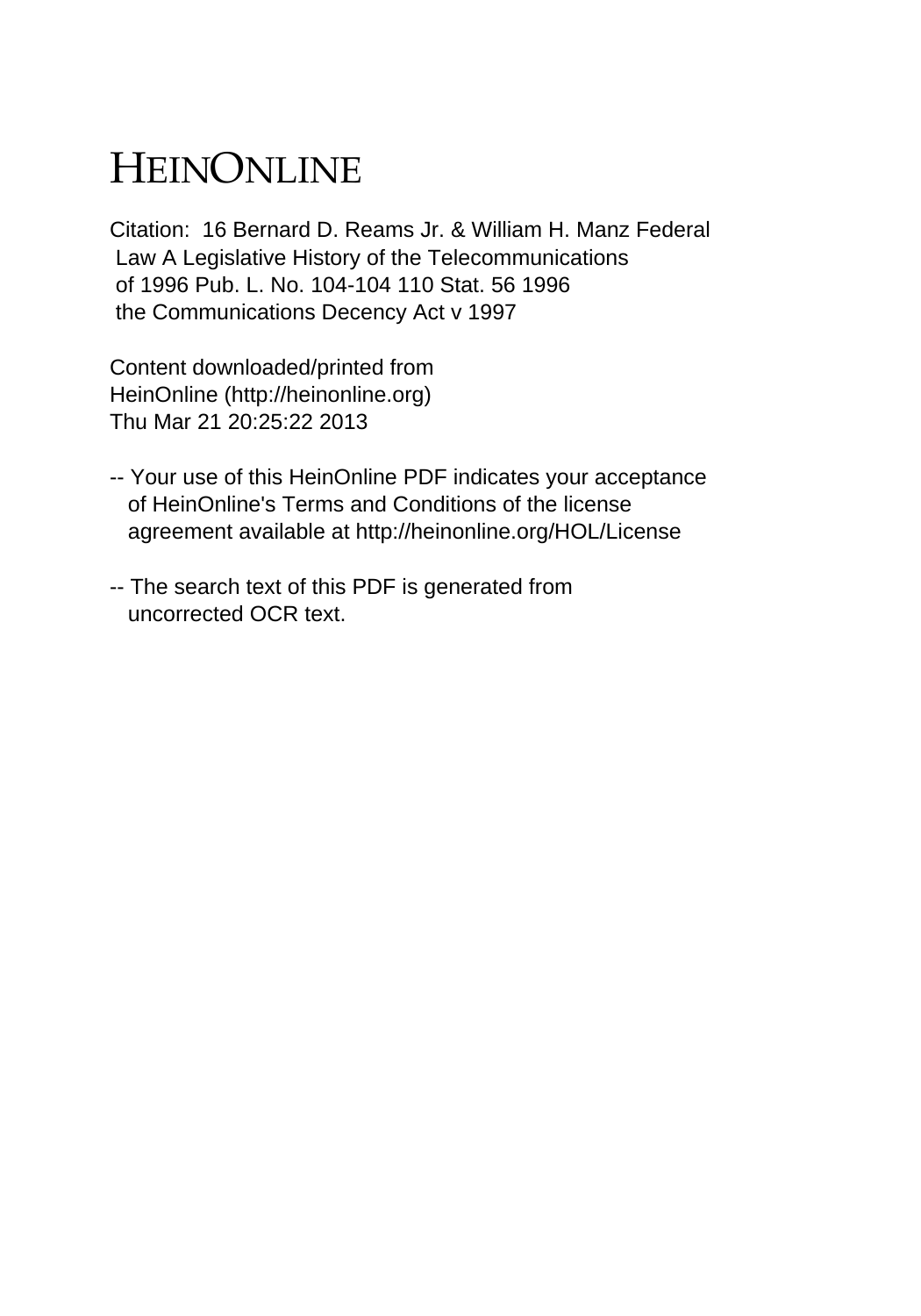## **INTRODUCTION**

## **AN OVERVIEW OF THE TELECOMMUNICATIONS ACT OF 1996**

The "Telecommunications Act of 1996," signed into law on February 8, 1996, opens up competition between local telephone companies, long-distance providers, and cable companies; expands the reach of advanced telecommunications services to schools, libraries, and hospitals; and requires the use of the new V-chip technology to enable families to exercise greater control over the television programming that comes into their homes. This Act lays the foundation for the investment and development that will ultimately create a national information superhighway to serve both the private sector and the public interest.

President Clinton noted that the Act will continue the efforts of his administration in ensuring that the American public has access to many different sources of news and information in their communities. The Act increases, from 25 to 35 percent, the cap on the national audience that television stations owned by one person or entity can reach. This cap will prevent a single broadcast group owner from dominating the national media market.

Rates for cable programming services and equipment used solely to receive such services will, in general, be deregulated in about three years. Cable rates will be deregulated more quickly in communities where a phone company offers programming to a comparable number of households, providing effective competition to the cable operator. In such circumstances, consumers will be protected from price hikes because the cable system faces real competition.

This Act also makes it possible for the regional Bell companies to offer long-distance service, provided that, in the judgment of the Federal Communications Commission (FCC), they have opened up their local networks to competitors such as long-distance companies, cable operators, and others. In order to protect the public, the FCC must evaluate any application for entry into the long-distance business in light of its public interest test, which gives the **FCC** discretion to consider a broad range of issues, such as the adequacy of interconnection arrangements to permit vigorous competition. Furthermore, in deciding whether to grant the application of a regional Bell company to offer long-distance service, the **FCC** must accord "substantial